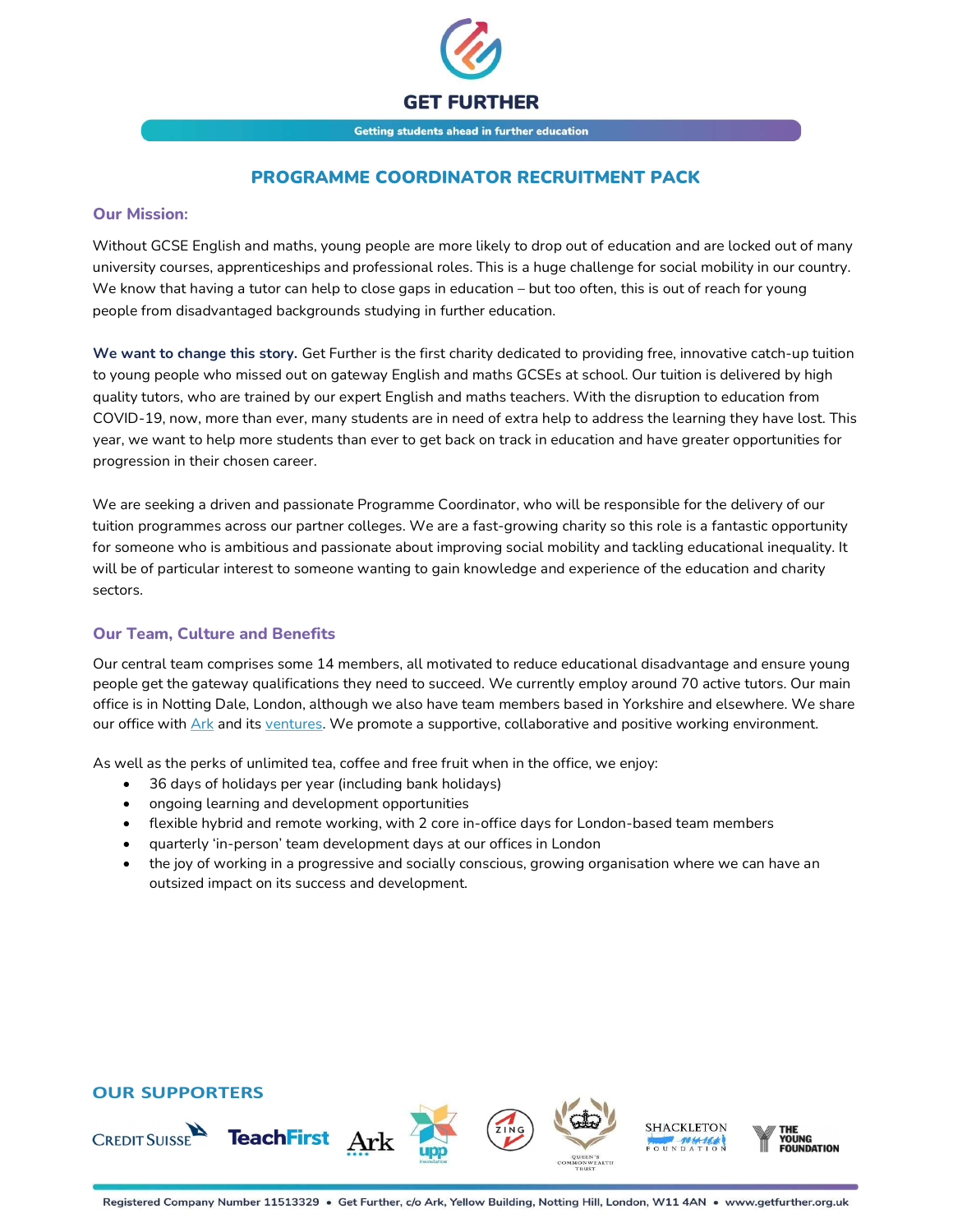

### Role Description

| Location:        | London – we have two core office days (Tuesday and Wednesday)       |
|------------------|---------------------------------------------------------------------|
|                  | and you can choose whether to work remotely or in the office on the |
|                  | remaining days. You will also travel to partner colleges as needed. |
| Hours:           | Full-time                                                           |
| <b>Duration:</b> | Permanent                                                           |
| Salary:          | Starting salary £23,000 per annum (inc. £3000 London weighting)     |
| Start date:      | August - September 2022                                             |
| To Apply:        | CV & Cover letter (See 'How to Apply' at the bottom of this         |
|                  | document). Applications without a cover letter will not be          |
|                  | considered.                                                         |

As a Programme Coordinator you will work as part of our fantastic Programmes team to make sure our awardwinning tutoring programme is delivered smoothly and effectively. You will be assigned to a cluster of our partner colleges where you will oversee all aspects of our tuition programmes, working closely with your line manager (one of our Programme Managers), who will support you through all strands of the Programme Coordinator role. You will build and manage positive relationships, follow up on queries and act as the first point of contact for our three main stakeholder groups:

### **Students**

Across the academic year you will be responsible for a portfolio of students. You will be expected to:

- Market to and enrol students: Collaboratively with college staff, we want you to tell students about us, and how we can help them achieve the grades they need.
- Manage attendance: Identify students not yet regularly attending sessions and work with students and the college to overcome any barriers to approve attendance.
- Manage Data: Keep up to date and track attendance, session, and student data through our CRM system (Salesforce).

### **Tutors**

You will frontline manage Get Further tutors so each of your students are able to receive high quality tutoring at a 3:1 ratio by:

- Timetabling sessions: Matching tutors in your region to available and appropriate sessions at your colleges and ensuring these are accurately captured in our shift scheduling software (Shiftbase).
- Communicating with tutors: Contacting, responding to questions, signposting, and advising tutors to ensure they have the correct knowledge, learning resources to deliver high quality programmes to students
- Maintaining high standards: Ensure that Get Furthers' high standards are being met in the delivery of sessions through management of the performance and development of tutors either through initial feedback and signposting or flagging to your line manager.

### Colleges

### OUR SUPPORTERS

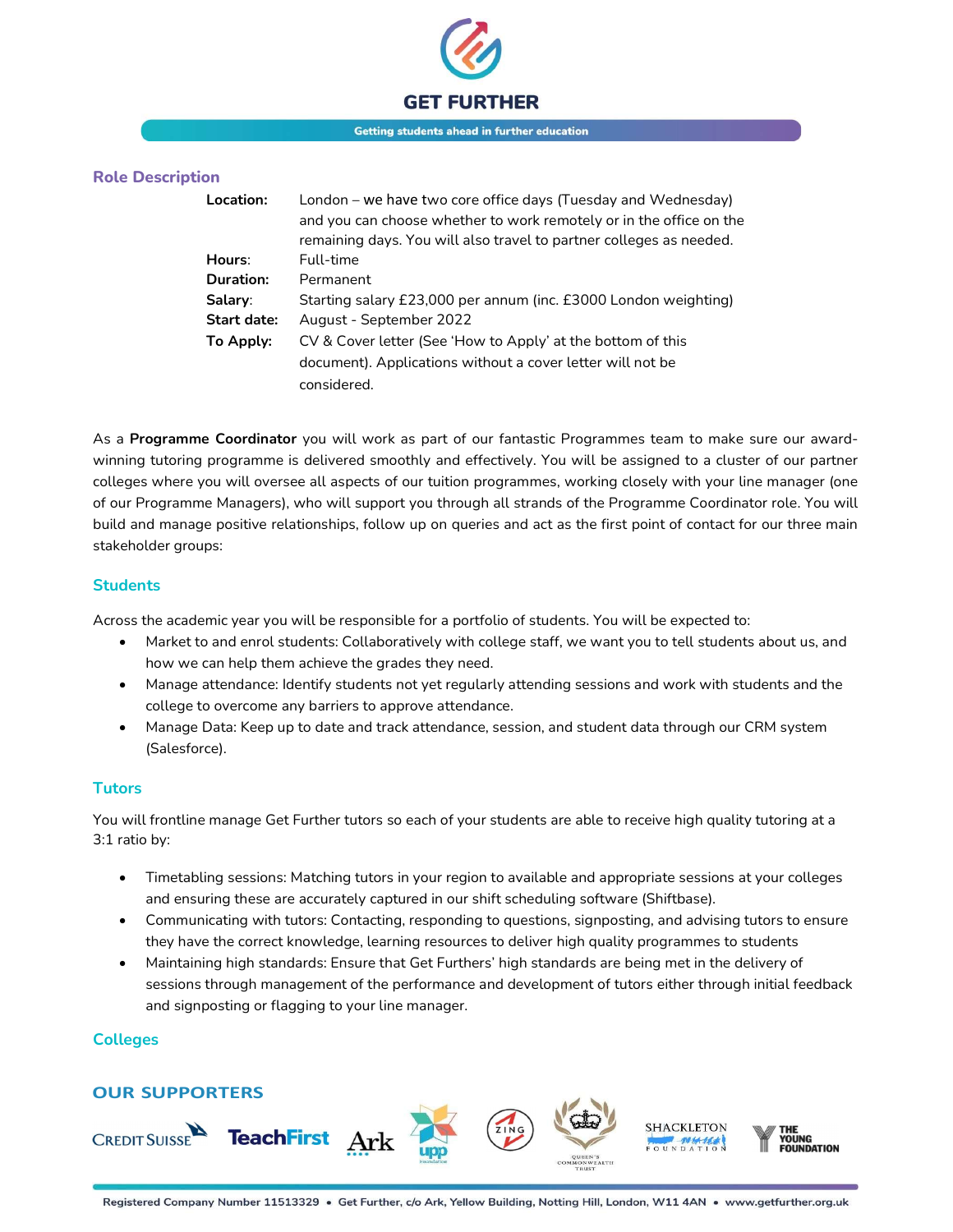

You will be responsible for working closely with between one and four colleges (depending on student numbers) to run our effective Get Further programme. You will have responsibilities in these areas:

- Relationships: Build relationships with staff across the college to effectively launch and enrol students and then to deliver and maintain student attendance of our tuition programmes.
- Communication: Stay connected with lead teachers and other key college staff and report to them on student enrolment and attendance.
- Programme improvement: Work with your Programme Manager and college lead to improve enrolment, attendance, and student performance.
- Impact: Supporting the collection of data for and production of tailored Impact Reports for colleges.

### **Other**

On top of working with our three key stakeholder groups, you will:

- Work closely with the rest of the Get Further Team and align with our inclusive and supportive culture.
- Prioritise Safeguarding and the safety of the young people we work with, following every element of safeguarding policy without fail.
- Accurately input and keep data up to date so Get Further can effectively report and evaluate all elements of programmes

### Projects and Additional Responsibilities

Get Further is a fast-developing charity, as a member of our small but mighty team we want our programme coordinators to help us shape and develop the charity into the future. In addition to the above, once you can deliver the core of the role you will be able to get involved in various projects or additional responsibilities depending on organisation needs and your interests. As a young education start-up, there will be opportunities to take a leading role on projects and see first-hand the impact of your work at Get Further.

### Learning and development

Get Further is committed to the quality of the roles we offer. The Programme Coordinator role has a defined progression route and the successful candidate will be offered genuine learning and development opportunities. If you have a particular interest in a specific area or skill you would like to develop, please highlight this interest in your cover letter or at interview.

Our learning and development are based on three types:

- Structured development 10%: learning through sessions and courses.
- Learning through others 20%: through observing, discussing challenges and problem solving with others within the team.
- Learning through experience 70%: aided through an elevated level of ownership along with supported reflections to learn through experience.

# OUR SUPPORTERS